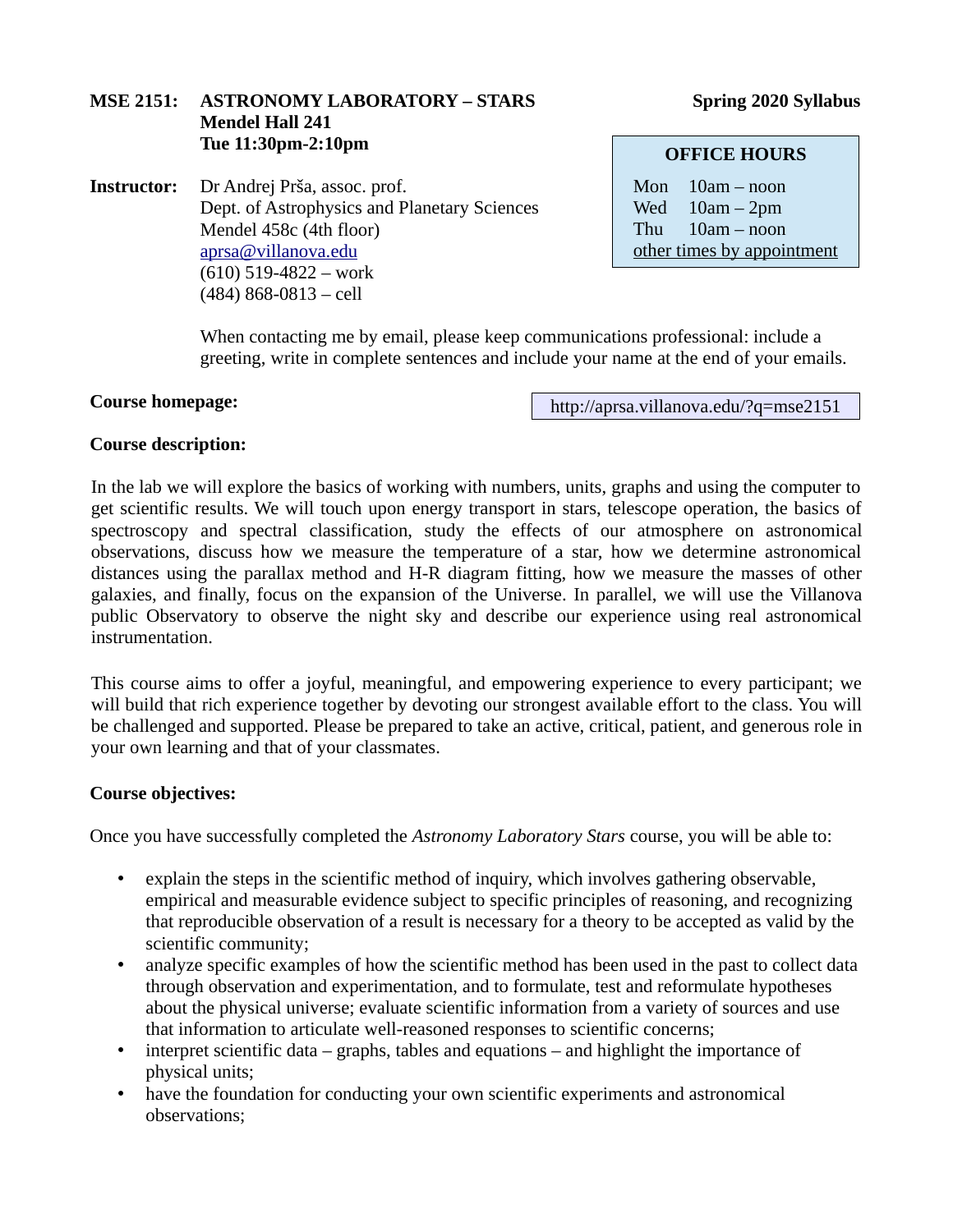- gain proficiency with the basic astronomical vocabulary related to astronomical observations;
- gain independence and critical thinking when interpreting information encountered in the media.

### **Course material:**

• AST 2151 Lab Manual, Spring 2020 Edition, available for download from the course webpage.

# **Weekly schedule (subject to change due to University closures or unforeseen events):**

- Jan 14: Lab A: Working with Numbers, Graphs and the Computer (take-home) Jan 21: Lab B: Energy Transport in Stars
- Jan 28: Lab C: Introduction to Spectroscopy
- Feb 4: Lab D: Introduction to Optics
- Feb 11: Lab E: Building a Galileoscope
- Feb 18: Lab F: Classification of Stellar Spectra
- Feb 25: Lab G: Effects of the Atmosphere on Astronomical Observations
- Mar 3: --- midterm break ---
- Mar 10: Lab H: Taking a Star's Temperature
- Mar 17: Lab I: Trigonometric Parallax
- Mar 24: Lab J: The Distance to a Star Cluster
- Mar 31: Lab K: Measuring the Mass of the Andromeda Galaxy
- Apr 7: Lab L: Expansion of the Universe
- Apr 14: Make-up lab
- Apr 21: Observatory lab due

# **Course work and grading:**

There are 13 labs that comprise this course. Each lab is graded on a  $0-100$  scale, each lab contributes equally to the final grade.

Note that two of the labs, "Lab A: Working with Numbers, Graphs and the Computer" and "Observatory Lab", happen outside of normal lab hours. The first lab is a take-home lab. For the second, you are required to visit the observatory on a clear night and write a 2 page report that describes your visit. Include sky conditions, information on the telescope that you used, and celestial objects that you observed. There is no makeup for the Observatory Lab, so exercise due vigilance and do not postpone this to the end of the semester as weather might be unfavorable for observing. Bad weather is no excuse for missing this lab assignment.

The final grade is determined according to the following breakdown:

| $0 - 60%$ | F  | 70-73% | C-   | 83-87%  | В     |
|-----------|----|--------|------|---------|-------|
| 60-63%    | D- | 73-77% | C    | 87-90%  | $B+$  |
| 63-67%    | Ð  | 77-80% | $C+$ | 90-93%  | $A -$ |
| 67-70%    | D+ | 80-83% | B-   | 93-100% |       |